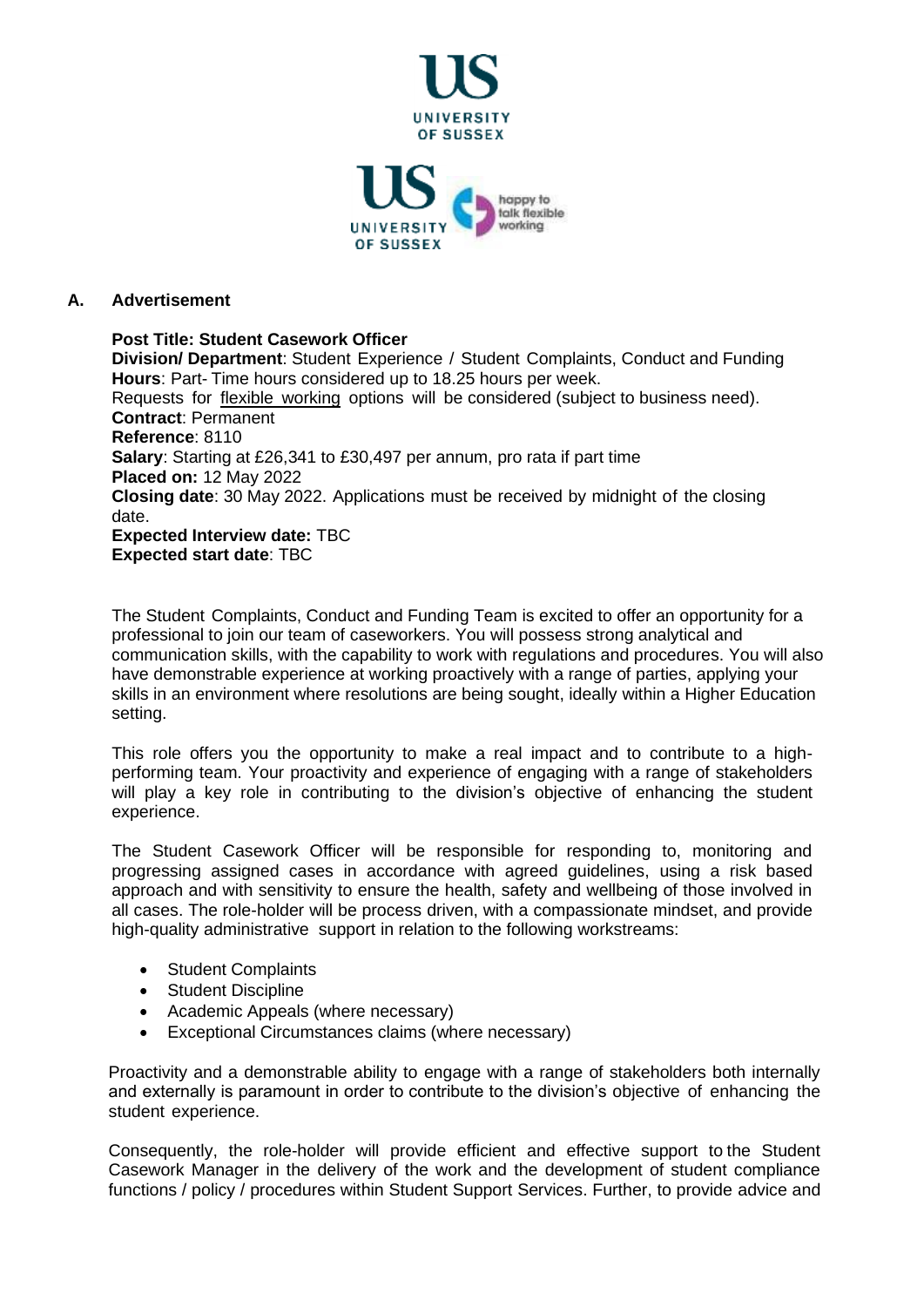

guidance to Schools of Study and other Professional Services Divisions on the application of policies and procedures on such matters.

Key working relationships include the Deputy Director (Student Experience), the Director for the Student Experience, Student Life Centre, Student Support Unit and School Staff (particularly School Directors of Student Experience and Directors of Teaching and Learning).

The Student Casework Officer will report to the Student Casework Manager (Complaints and Conduct). They will be part of a wider team supporting the Head of Service.

Please contact Joseph Mullin (*j.mullin@sussex.ac.uk*) for informal enquiries.

For full details and how to apply see our [vacancies](http://www.sussex.ac.uk/about/jobs) page

*The University of Sussex values the diversity of its staff and students and we welcome applicants from all backgrounds.*

#### **B. The School / Division**

The Directorate for the Student Experience provide support services focused on improving the student experience, both to students and colleagues in schools and departments.

Our services include:

- academic appeals and student complaints
- student registration exam timetabling and e-assessment
- management of University Teaching and Learning Committee
- business management of University quality assurance processes
- student progress and assessment
- central support and coordination for academic programme development
- external partnerships
- academic policy and procedures, including assessment regulations
- timetabling of teaching and managing room bookings
- maintaining student records (current and past) and management of registration
- production of student transcripts and degree certificates
- management information
- support for teaching and learning for staff and students
- technology-enhanced learning
- UKVI compliance.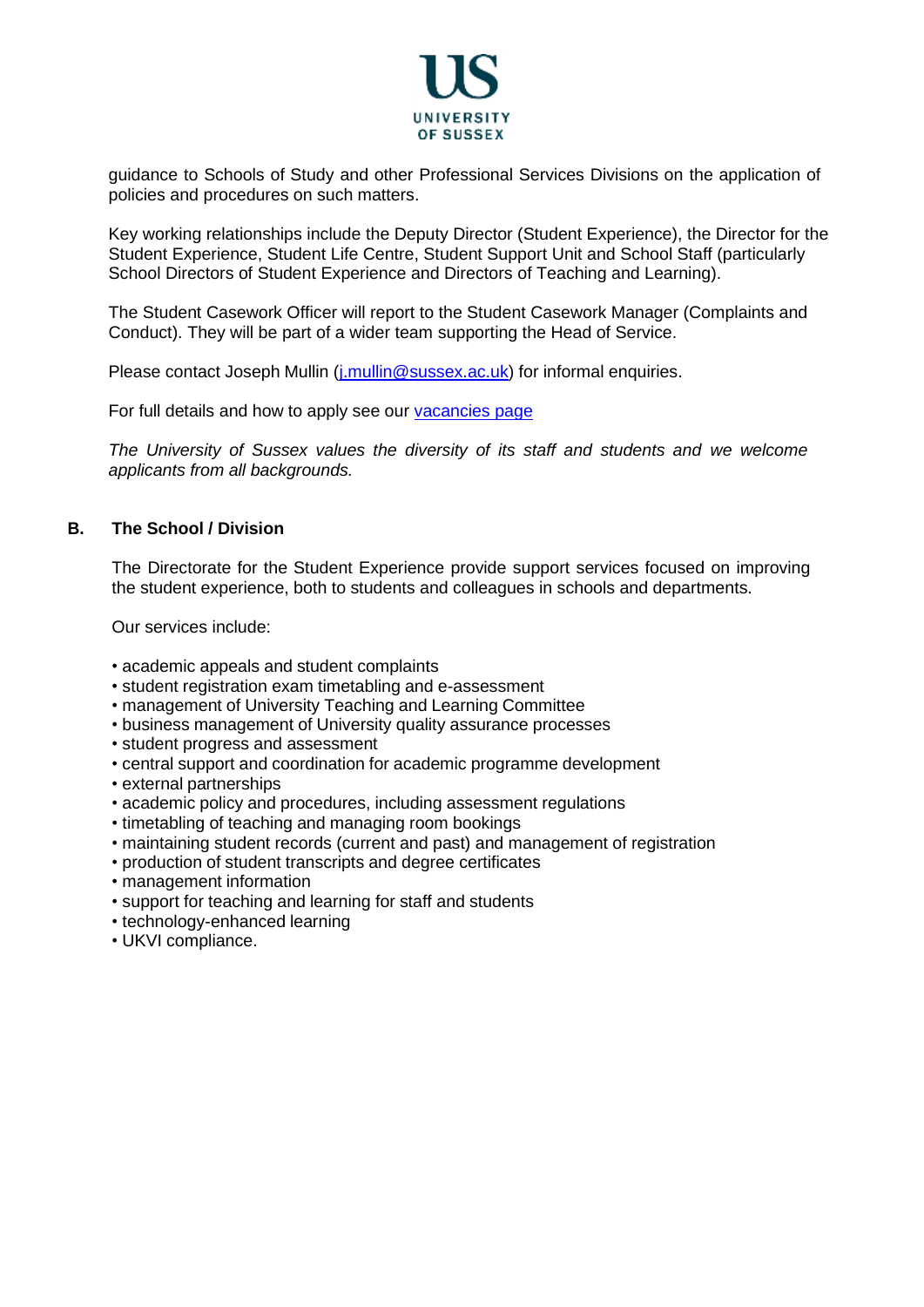

#### **Job Description**

| Post:                   | <b>Student Casework Officer</b>                          |
|-------------------------|----------------------------------------------------------|
| Department:             | <b>Student Experience</b>                                |
| Section/Unit/School:    | <b>Student Complaints, Conduct and Funding</b>           |
| Location:               | <b>Bramber House</b>                                     |
| Grade:                  | 5                                                        |
| <b>Responsible to:</b>  | <b>Student Casework Manager (Complaints and Conduct)</b> |
| <b>Responsible for:</b> | n/a                                                      |

#### **Job Purpose:**

The Student Casework Officer will be responsible for responding to, monitoring and progressing assigned cases in accordance with agreed guidelines, using a risk based approach and with sensitivity to ensure the health, safety and wellbeing of those involved in all cases. The role-holder will be process driven, with a compassionate mindset, and provide high-quality administrative support in relation to the following workstreams:

- Academic Appeals (where necessary)
- Exceptional Circumstances claims
- Student Complaints
- Student Discipline

Proactivity and a demonstrable ability to engage with a range of stakeholders both internally and externally is paramount in order to contribute to the division's objective of enhancing the student experience.

Consequently, the role-holder will provide efficient and effective support tothe Student Casework Manager in the delivery of the work and the development of student compliance functions / policy / procedures within Student Support Services. Further, to provide advice and guidance to Schools of Study and other Professional Services Divisions on the application of policies and procedures on such matters.

#### **Key Duties and Responsibilities**

- 1. Undertake day to day administration of Student Complaints/Discipline work, ensuring that cases are progressed sensitively, with a risk-based approach and with a key focus on ensuring student health, safety and wellbeing
- 2. Progress and review cases in accordance with published procedures, processes and regulation and support those investigating in the handling of cases.
- 3. To support the Student Casework Managers and the Head of Service and wider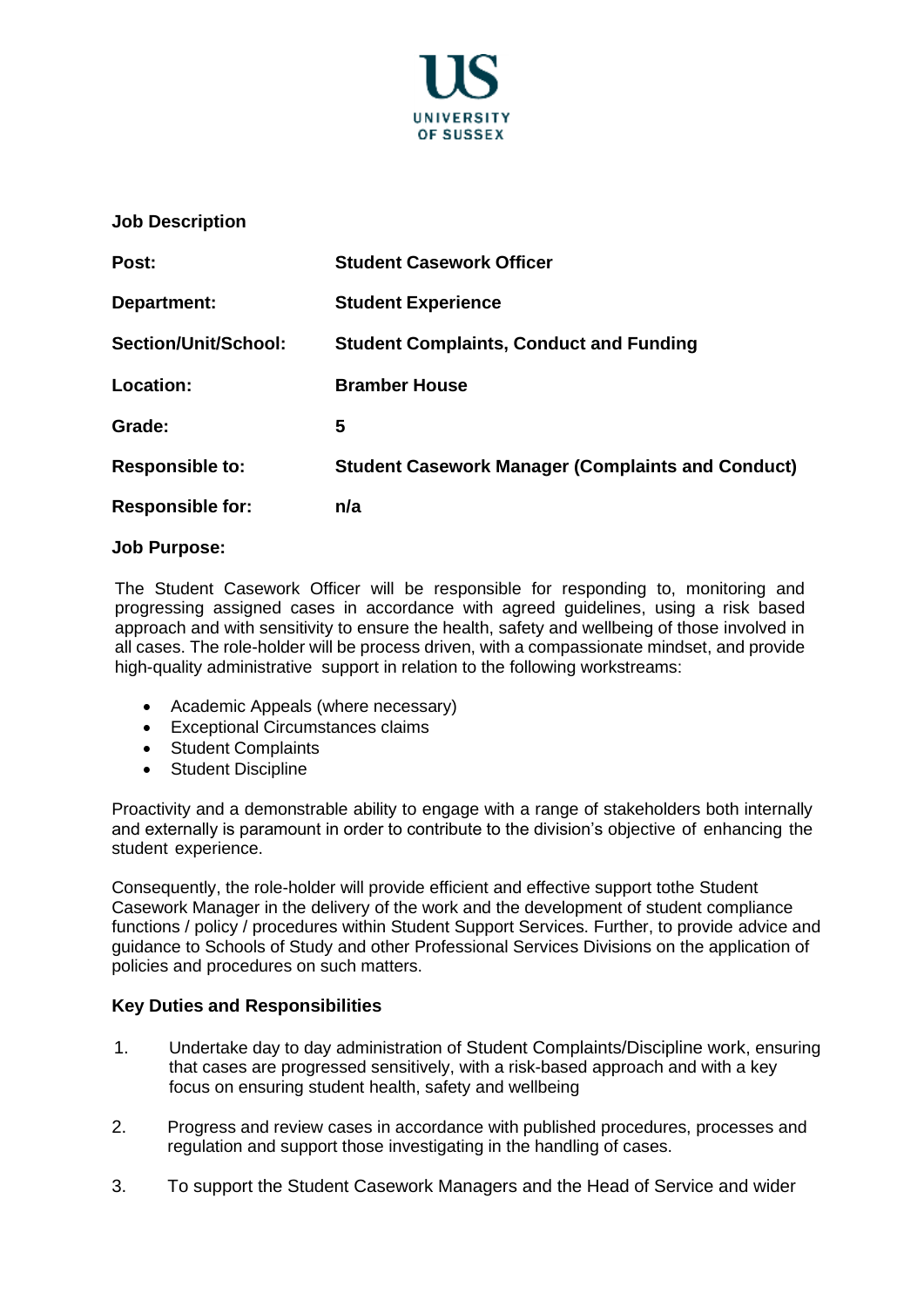

team in the development of fair, transparent and effective Student Complaints/Academic Appeals (where relevant) /Discipline policies and procedures, and, to provide administrative support where necessary across these areas.

- 4. Support colleagues carrying out investigations.
- 5. To administer processes for Exceptional Circumstances claims (where necessary) in liaison with appropriate Academic and Professional Services staff, and students as required.
- 6. To undertake other duties as required from time-to-time.
- 1. **Undertake day to day administration of Student Complaints/Academic Appeals (where necessary)/Discipline work, ensuring that cases are progressed sensitively, with a risk-based approach and with a key focus on ensuring student health, safety and wellbeing**
	- To provide high-quality administrative support in Student Complaints/Academic Appeals/Discipline casework, including drafting responses and making recommendations where required, to progress a given case as well as ensuring accurate record keeping.
	- Receive reports and complaints and where needed draft initial risk assessments using an agreed template so that a Casework Manager can ascertain the level of risk / seriousness of a case, and consider if any initial action should be recommended.
	- Initiate support for senior staff in the consideration and implementation of any initial actions by flagging any high risk cases, drafting letters and reports, undertaking correspondence with parties involved, keeping a log of all communications, and any other actions as required.
	- Proactively communicate with both parties sensitively, and in a timely way, keeping students informed of action and next steps where appropriate, and ensuring that health, safety and wellbeing is considered at all times.
	- Support Casework Manager (s) and senior staff by proactively seeking updates on cases from internal and external sources and providing updates when appropriate throughout the duration of a case.

#### 2. **Progress and review cases in accordance with published procedures, processes and regulation and support those investigating in the handling of cases.**

• Create case files on the guidance of the Student Casework Manager when incident reports / complaints / appeals come in, and identify and collate relevant information and evidence. Support Casework Manager (s) in the identification of appropriate Investigating Officers / complaint handlers (at level 2 /3) within appropriate areas in accordance with the nature /seriousness of the case and corresponding procedure / regulation.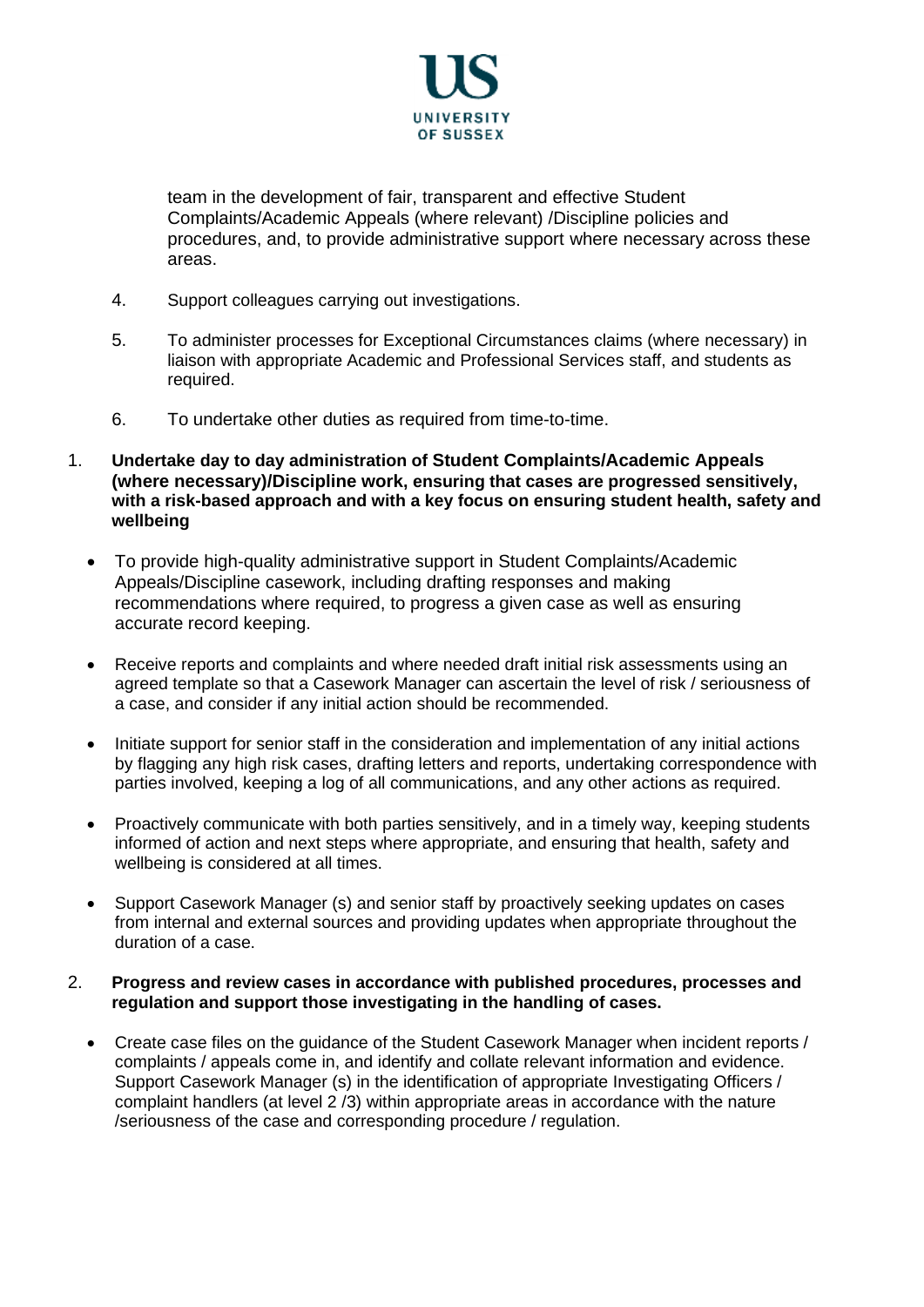

- Manage communications with Investigating Officers / complaint handlers (at level 2 /3) throughout the process, ensuring they receive information on cases and briefings on procedural steps throughout the duration of cases.
- Arrange disciplinary meetings with Investigating Officers, Student Disciplinary Panels ,Student Disciplinary Appeal Committees (where necessary) d and meetings with complaint handlers and parties involved where necessary, including the preparation of case files for decision makers, and act as Secretary to those meetings including drafting case outcomes.
- Co-ordinate the internal disclosure of reports and outcomes, and advise Casework Manager on cases which require disclosure to internal colleagues and external organisations, in accordance with relevant procedures.
- Develop and maintain databases and filing systems to facilitate the efficient management of cases and to ensure an accurate log of all cases in compliance with University governance and records management. Ensure efficient adoption and effective use of IT systems as appropriate.
- Undertake all of the above in a timely manner, and with due consideration for privacy and confidentiality.
- Provide guidance and support to other Academic and Professional Services staff in relation to procedures and regulations in these areas.
- 3. **To support the Student Casework Managers and the Head of Service and wider team in the development of fair, transparent and effective Student Complaints/Academic Appeals (where necessary) /Discipline policies and procedures, and, to provide administrative support where necessary across these areas.**
	- Disseminate information and guidance on developments within the Higher Education sector in relation to these areas of work. Continuously review procedures and systems and identify and recommend improvements as necessary to meet University requirements.
	- Maintain and update a web presence that accurately reflects regulations and procedures in these areas of work to ensure accessibility and transparency. Review and maintain all information, procedures and documents contained in the web pages, to include improving the experience of those using these pages so far as is practicable.
	- To support and contribute to updating policies and procedures by co-ordinating reviews, researching best practice, and providing assistance with consultations and drafting guidance.
	- Assist in the preparation of papers for the University Executive Group and Committees, to include drafting reports, collating information from a variety of sources and presenting in an accessible and logical manner.
	- Act as Committee Secretary to meetings as required and to take responsibility for the progression of business, development work between meetings, and the drafting and circulation of minutes as required.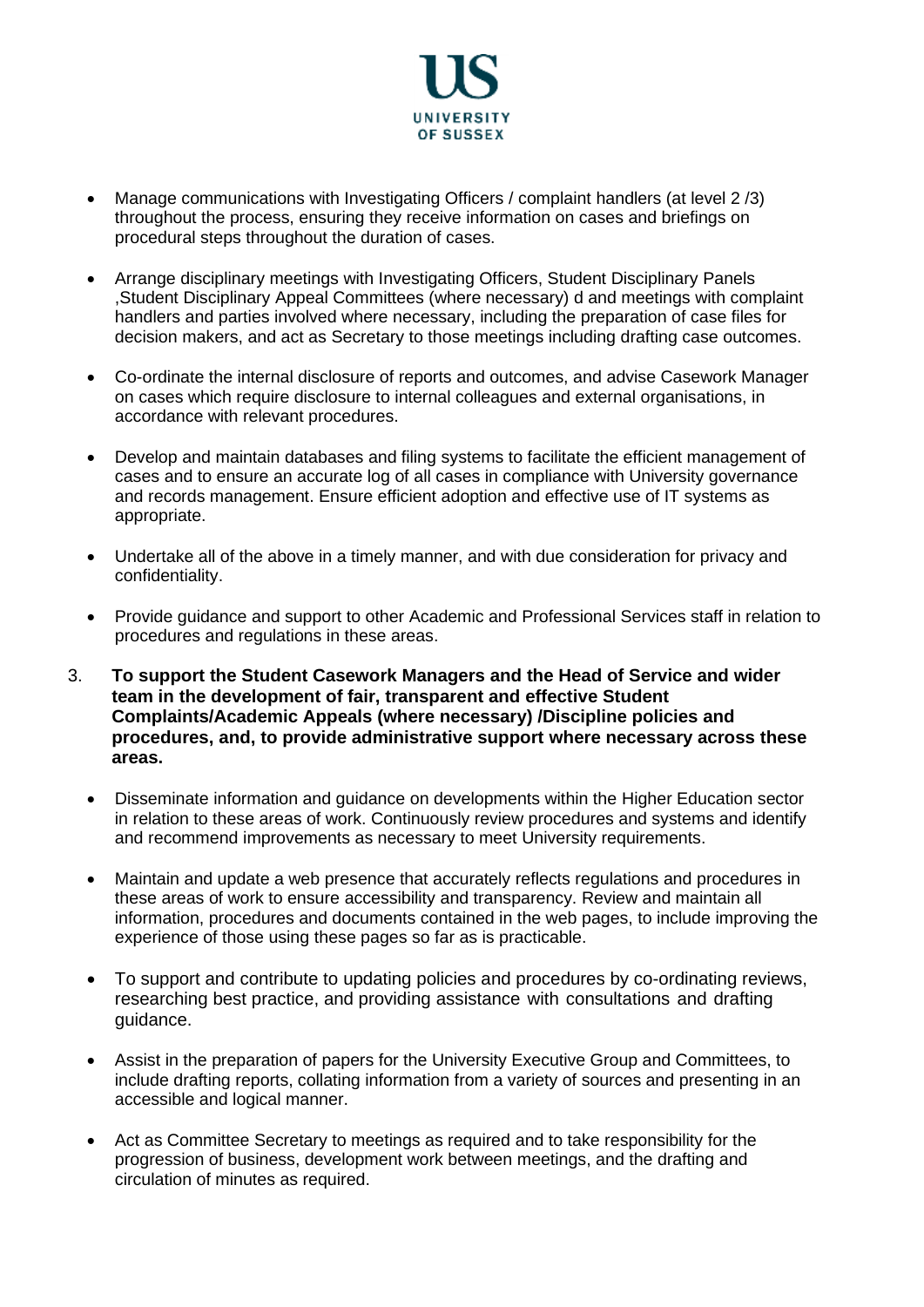

• Compile, redact and draft information required by external organisations such as the Office for the Independent Adjudicator.

# 4. **Support colleagues carrying out investigations.**

- Maintain the list of Investigating Officers and relevant information relating to training and case involvement.
- Act as a first point of contact for any queries from staff in relation to procedures or regulations. Provide guidance and support as required, and escalate more complex requests to the Casework Manager (s).
- Support Casework Manager (s) in the organisation of all training and quarterly meetings for Investigating Officers and complaints / appeals related training to ensure all required training is completed before engagement in the process. Assess such events and recommend improvements for future sessions.

#### 5. **To administer processes for Exceptional Circumstances claims in liaison with appropriate Academic and Professional Services staff, and students as required.**

• To administer Exceptional Circumstances claims (where necessary) notifying students of decisions and ensuring implementation of the Regulations as required

#### 6. **To undertake other duties as required from time-to-time.**

- To take personal responsibility for continuing professional development and to ensure appropriate engagement in national networks as required.
- Some occasional evening and weekend work will be required
- Additional duties appropriate to the grade and as required to support service delivery